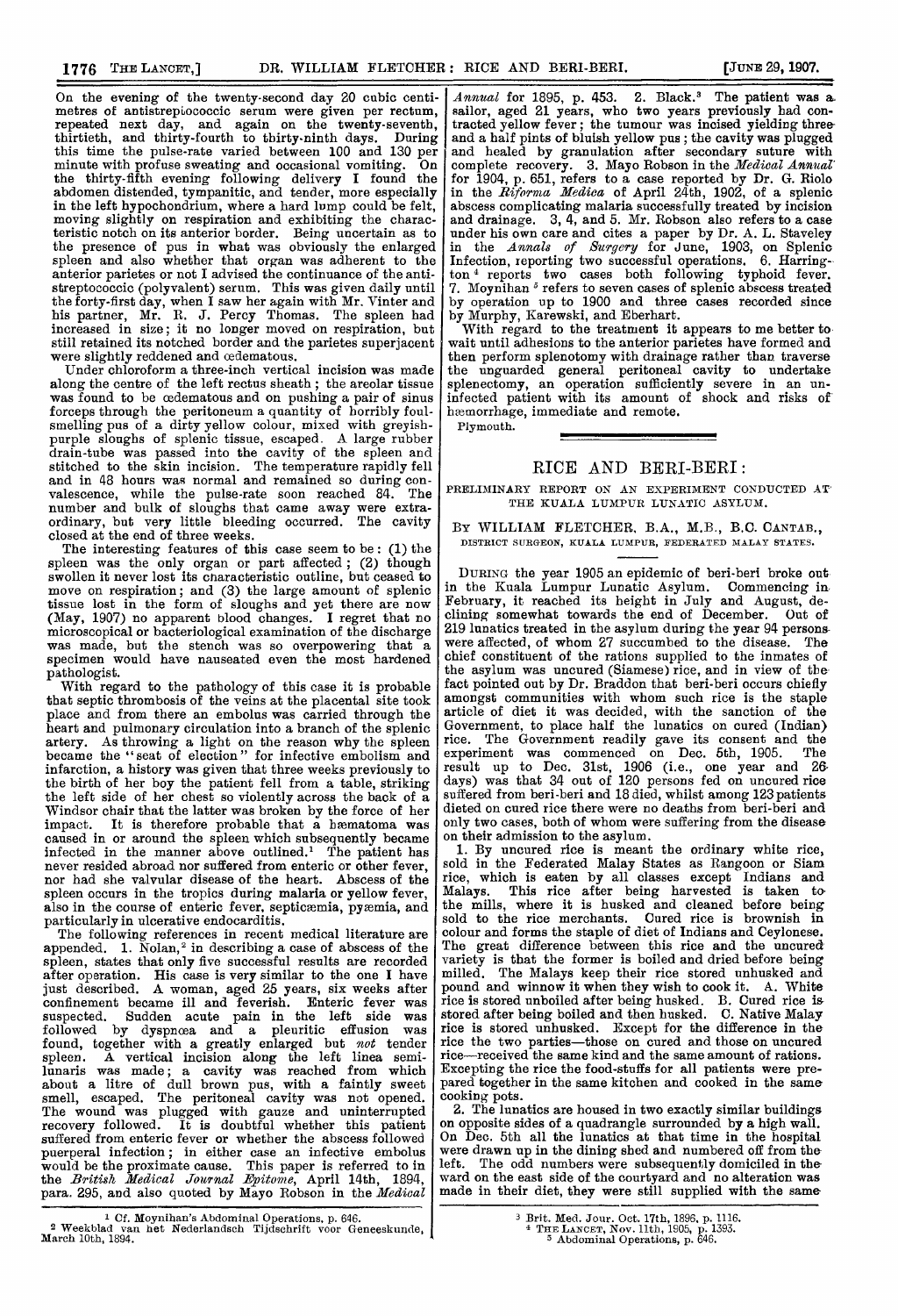uncured rice (Siamese) as in 1905. The even numbers were quartered in the ward on the west of the quadrangle and received the same rations as the occupants of the other ward, with the exception that they were supplied with cured (Indian) rice instead of the uncured Siamese variety. The following rice instead of the uncured Siamese variety. The following  $\vert$  from is the ordinary diet scale of the lunatic asylum : fresh meat,  $\vert$  th four ounces four times a week; fresh fish,  $5\frac{1}{3}$  ounces two times a week ; salt fish,  $5\frac{1}{3}$  ounces once a week; vegetables, eight ounces daily ; curry stuffs,  $1\frac{1}{3}$  ounces daily ; and cocoanut oil,  $\frac{2}{3}$  of an ounce daily. Uncooked rice : Siam, 28 ounces to be supplied as per sample for uncured rice ward; Bengal,  $28$  ounces to be supplied as per sample for cured rice ward. At the commencement of the experiment all patients showing unmistakeable symptoms of beri-beri were removed to the district hospital, which is two miles distant from the asylum. On Dec. 5th there were 59 lunatics in the asylum; of these 29 were put on cured rice and 30 on Siamese rice. The next patient admitted to the asylum was admitted to the Bengal rice ward, and the one admitted after him to the

1905, were noted on that date and of those admitted subsequently on the dates of their admission. The presence or absence of cedema was noted at the same time.

|         | on the dates of their admission. The presence or<br>e of œdema was noted at the same time. |          |        |                         |           |    | a<br>Oʻ                 |
|---------|--------------------------------------------------------------------------------------------|----------|--------|-------------------------|-----------|----|-------------------------|
|         | Patients admitted to Siamese (Uncured) Rice Ward.                                          |          |        |                         |           |    | $\mathbf{e}$            |
|         | Knee-jerks average   86 (21 developed beri-beri).                                          |          |        |                         |           |    | p<br>t                  |
| $\cdot$ | absent $11(2)$                                                                             |          |        | $\overline{\mathbf{z}}$ | 55        |    | p                       |
| $, \,$  | impaired $\dots$ $\dots$ 7(1)                                                              |          |        | ,,                      | ,,        |    | $\overline{\mathbf{a}}$ |
| $, \,$  | $increased + $                                                                             |          | 10 ( 5 | ,                       | $\bullet$ |    | e                       |
| $, \,$  | $\overline{\mathbf{12}}$                                                                   | $+ + $   | 4 (3   | $\bullet$               | $\bullet$ | ۱. | р                       |
| 59      | $55 -$                                                                                     | $++$ $+$ | 2(2    | , 1                     | ,,        |    | V,                      |
|         | ionto in the Circuity of a count last cause a faces                                        |          |        |                         |           |    |                         |

22 patients in the Siamese rice ward had some œdema on  $\vert$  o admission.

Patients admitted to Bengal (Cured) Rice Ward.

|              | Knee-jerks average   |  |  |  | -79   |
|--------------|----------------------|--|--|--|-------|
| ٠,           | absent               |  |  |  | $28*$ |
| ,,           | impaired             |  |  |  |       |
| $\bullet$    | increased            |  |  |  |       |
| , ,          | 12                   |  |  |  |       |
| $^{\bullet}$ | $\ddot{\phantom{a}}$ |  |  |  |       |

32 patients in the Bengal rice ward had some cedema on admission.

4. By June 20th many cases of beri-beri had occurred amongst the patients in the east ward who were eating uncured rice, whereas no cases had occurred in the west ward, the inmates of which were dieted on cured (Indian) rice.

5. In view of the theory so strongly advocated by Sir Patrick Manson that beri-beri is a place disease, it was thought possible that the east ward was infected. Therefore on June 20th the patients were transposed, those on uncured rice being moved to the west ward and those on cured  $\begin{bmatrix} \text{after} \\ \text{for } \text{other} \end{bmatrix}$ (Indian) rice transferred to the east. From June 20th to Dec. 31st no beri-beri developed amongst the patients on cured rice although they were living in a ward where beriberi had been rife amongst the lunatics who were fed on uncured (Siamese) rice.

6. From Nov. 3rd, 1905, until April llth, 1906, all persons showing symptoms of beri-beri were transferred to the district hospital, as it was considered that this would be beneficial to those suffering from this disease and also might possibly prevent the spread of it within the institution. In all 13 persons suffering from beri-beri were sent to the

district hospital of whom nine died.<br>7. In April, as no patients on cured rice had developed beri-beri, it was thought that it might benefit those already suffering from the disease to withdraw them from the uncured rice diet and place them on the cured or Indian variety. Between April llth and Dec. 31st ten cases of beriberi were transferred to the ward occupied by patients on cured (Indian) rice and were supplied with that rice instead of the uncured variety which they had been taking when they developed the disease. All these ten patients recovered.

It is worthy of note that although patients actually suffering from beri-beri were put to live amongst the lunatics fed on cured rice none of the latter developed the disease. This, as far as it goes, is opposed to the theory of Dr. C. W.

Daniels that beri-beri is a parasite disease, probably protozoal, nveyed by the agency of bugs or lice. Neither does the ove result conform to Dr. Hamilton Wright's theory<br>at beri-beri is an infectious disease communicated patient to patient by means of the excreta. In is connexion it should be mentioned that in September, 105, it was noticed that the lunatic asylum was infested with bugs, and at the suggestion of Dr. Daniels some of these were collected and put on monkeys, mice, and guineapigs. Lice from the head of a beri-beri patient were used in the same way. Later the bacteriologist made an emulsion of some bugs taken from the lunatic asylum and injected it beneath the skin of an orang-outang. None of the animals showed any signs of beri-beri. The bugs in the asylum were lowed any signs of beri-beri. The bugs in the asylum were a great extent got rid of before the commencement of 1906 by means of hot water, sun, perchloride of mercury, and tuba root, but they still are, and, I am told, always have been, present in the old building.  $\frac{1}{2}$  and  $\frac{1}{2}$  are been, present in the old building.

uncured rice ward, the next to cured, and so on alternately the two batches of patients are both fed in the same shed to the end of the year. to the end of the year.<br>3. The knee-jerks of all patients in the asylum on Dec. 5th, on cured rice diet commencing their meal when the patients 3. The knee-jerks of all patients in the asylum on Dec. 5th,  $\vert$  on cured rice diet commencing their meal when the patients 005, were noted on that date and of those admitted subse- $\vert$  on Siamese rice have finished. The Patients admitted to Siamese (Uncured) Rice Ward. patients who were sane enough and strong enough physically are only separated at night and when eating their meals; at other times they associate together in the courtyard and are<br>employed outside the asylum in working parties. Those employed outside the asylum in working parties. atients who were sane enough and strong enough physically o be employed in working outside the asylum, in the hosrital grounds, or in the Guinea grass field opposite the ,sylum enjoyed no special immunity to beri-beri but suffered equally with those patients not so employed. 12 out of 34 )ersons affected with beri-beri belonged to the outdoor

vorking party. ' 9. The uncured (Siamese) rice supplied to the asylum was )f excellent quality (No. 1) and much better than that to vhich persons of the class from which the patients are drawn are accustomed outside the asylum. No mouldy or stale rice was given. The cured or Indian rice was of No. 1 quality. It was not Province, Siam, or Rangoon rice mred in Penang, but the small, round-grained Indian rice cured in India. The rice was cooked in the usual Eastern manner.

The following is the procedure. It is first washed with cold water in galvanised-iron buckets. It is then thrown into a shallow iron pan or kwali half full of hot water, which is placed over a wood fire. In about 20 minutes the rice has swelled and has taken up all the water (a little earlier in the case of the Siamese rice and later in the Indian variety). It is then stirred round twice with a large spoon or chabok and the burning wood is taken out from under the kwali, only glowing charcoal being left. When the rice has become soft, which occurs about 20 minutes later, the rice is taken out with a large spoon, care being taken not to disturb the thin sheet of burnt rice, or krak, which is caked over the surface of the kwali. The cake of burnt rice is afterwards scraped out and given to the fowls, pigs, The two varieties of rice were both cooked in the same manner by the same cook (a Chinese). It is worthy of note that the culinary methods followed by Tamils and other consumers of cured rice differ slightly from the Chinese procedure. Tamils cook their rice with a larger proportion of water and when it commences to boil they pour off the supernatant fluid, whereas the Chinese allow the rice to take up all the water and pour none off. This is an important fact if the theoretical poison in rice which is supposed to cause beri-beri be soluble in water. Throughout the course of the experiment at the asylum a separate kwali, or cooking-pot, was used for each kind of rice and no uncured rice was cooked in the kwali set apart for the pre-<br>paration of Bengal rice. Similarly different spoons, &c., were used for stirring each kind of rice and also for serving it out to the patients. Two sets of plates were provided, one for the patients on cured rice and another for the patients on Siamese.

10. It has already been mentioned that 10 patients who had been eating uncured rice and had developed beri-beri were transferred to the Bengal rice diet and recovered. The admission of these patients caused some overcrowding in the Bengal rice ward. Four men were therefore transferred from the cured rice ward and put on a diet of uncured rice. These men were not selected in any way, but the first four names on the Bengal rice list were taken. They were apparently healthy and had been on a diet of cured rice since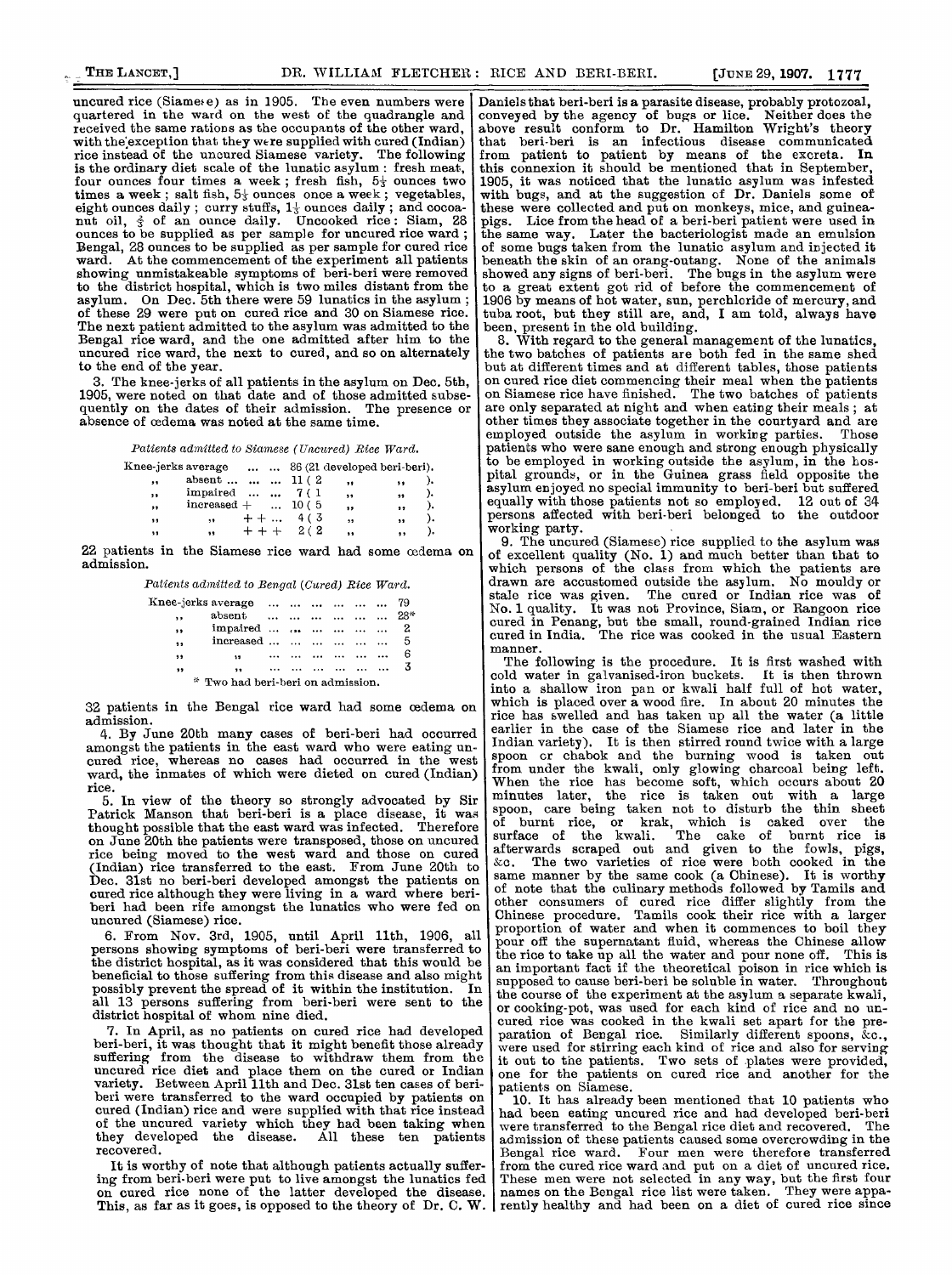## Dec. 5th, 1905. The following is a list of these four patients and the result of their transfer :—

| No.            | Name.      | Transferred<br>to uncured<br>rice. | Result.                                                                  |
|----------------|------------|------------------------------------|--------------------------------------------------------------------------|
| ı              | Salleh.    | 24/4/06                            | Remains healthy.                                                         |
| $\mathfrak{p}$ | Foo Lim.   | $, \,$                             | Developed beri-beri on 7/7/06. He<br>had had beri-beri 10 months before. |
| 3              | Hee Chong  | 27/4/06                            | Developed cedema and some<br>weakness.                                   |
| 4              | Qual Kiam. | 23/6/06                            | Developed beri-beri 27/8/06 and died<br>on 24/9/06.                      |

No conclusion can be based on the above, the number are too small ; but one cannot help being struck by the fac that 10 patients suffering from beri-beri transferred t, Bengal (cured) rice all recovered, whereas of four apparently healthy men transferred from Bengal to Siamese (uncured) rice two developed beri-beri, one of whom died.

11. At the commencement of the experiment on Dec. 5th 1905, there were 59 patients remaining in the asylum ;  $29$  of these patients were placed on a diet of cured rice, whilst 31 remained on Siamese rice. From Dec. 5th, 1905, to Dec. 31st 1906, 90 lunatics were admitted to the Siamese rice ward, 1' of them developed beri-beri; whilst of the 30 remaining Dec. 5th 17 developed beri-beri before Dec. 31st, 1906 During the course of the experiment four lunatics wer, admitted to the asylum who were already suffering fron beri-beri. They were admitted on the following dates Dec. 10th, Jan. 23rd, March 19th, and June 5th. Two o them were put on Siamese and two on Bengal rice. Th majority of the cases of beri-beri occurred amongst lunatics who had been in the asylum for a considerable time.

|                                                                                       | Cases. |
|---------------------------------------------------------------------------------------|--------|
| Cases suffering from beri-beri on admission                                           |        |
| Cases occurring amongst lunatics during their first month                             | 6      |
| Cases occurring amongst lunatics during their second<br>month in the asylum           | 7      |
| Cases occurring amongst lunatics during their third month                             | 8      |
| Cases occurring amongst patients who had been in the<br>asylum more than three months | 20     |
|                                                                                       | 45     |

In all 36 persons suffered from beri-beri. One patient had three attacks and seven patients two attacks. attack. Whether the eight patients who were attacked with beri-beri more than once during the experiment actually suffered from a fresh " infection " (if one may use the word in this connexion) or whether the subsequent attacks were of the nature of relapses it is impossible to say, owing to our lack of knowledge of the actual cause of the disease.

Of the 36 persons who suffered from beri-beri 16 died during their first attack; ten were transferred to the cured rice ward, and all recovered; of the ten patients who remained on Siam rice two were discharged from the asylum before being attacked a second time and eight had relapses.

| Died during first attack          16                                                         |  |
|----------------------------------------------------------------------------------------------|--|
| Transferred to Bengal ward during first attack and<br>recovered without relapse        10    |  |
| Discharged from asylum before being attacked a second                                        |  |
| Remaining on Siam rice and suffering from second or third<br>attacks of beri-beri          8 |  |
|                                                                                              |  |

12. The mortality of the lunatics on either diet was much the same except with regard to beri-beri:-

| Cause of death.    | Number of deaths<br>(Bengal rice). | Number of deaths<br>(Siam rice). |  |
|--------------------|------------------------------------|----------------------------------|--|
| Beri-beri<br>      |                                    | 18                               |  |
| Mania              | 6                                  |                                  |  |
| Other causes       |                                    | 2                                |  |
| Dysentery $\ldots$ |                                    | 11                               |  |
| Total              |                                    | 35                               |  |

#### Summary.

13. A. Amongst 120 patients on uncured rice there were 43 cases of beri-beri (two admitted with the disease) and 18 deaths. Amongst 123 patients on cured rice there were two cases of beri-beri, and these both had the disease on admission.  $B$ . Ten lunatics actually suffering from beriberi who were placed on a diet of cured rice all recovered. Of 26 patients suffering from beri-beri who were not put on a cured-rice diet 18 died.  $C.$  None of the ten lunatics suffering from beri-beri who were placed on a diet of cured rice had a relapse. Of the 26 patients suffering from beri-beri who were not transferred to a cured-rice diet 16 died during the first attack and the remaining ten all developed beri-beri again with the exception of two who were discharged, being no longer insane. The latter have been lost sight of and whether either of them subsequently relapsed is<br>unknown.  $D$ . Four lunatics who had been on a diet of  $D.$  Four lunatics who had been on a diet of cured rice for more than five months and were apparently healthy were transferred to a diet of uncured rice. Two of healthy were transferred to a diet of uncured rice. these patients developed beri-beri within three months.

14. In an experiment of this nature the personal factor always comes in question. It may, therefore, not be out of place to state here that at the commencement of the experiment the opinion was held by myself that rice was neither directly nor indirectly the cause of beri-beri. It was fully expected that the patients on Bengal rice would suffer from beri-beri to the same extent as those who remained on the Siamese variety and that the result of the experiment would be a refutation of the rice theory. With this in view precautions were taken to provide separate cooking utensils, plates, &c., for each set of patients in order that the upholders of the rice theory might not be able to point to any possibility of contamination of the Bengal rice with the poison which is supposed to be present in uncured rice. Contrary to expectation, the result of the Contrary to expectation, the result of the experiment, so far as it goes, is to prove the truth of Dr. Braddon's contention that uncured rice is the cause of beriberi. It remains to be proved whether the cause of the disease amongst the eaters of uncured rice is a poison contained in the rice or whether there is something essential to the human economy which is supplied by the cured rice whilst it is absent in the uncured. Takaki and the whilst it is absent in the uncured. Japanese school still hold that a deficiency of proteids in the diet is the cause of beri-beri. As yet it has, unfortunately, not been possible to obtain analysis of the two kinds of rice ; but when this is done it will probably be found that the cured rice contains a larger quantity of proteid matter than the uncured. If this be the case the deficiency of proteid matter in the diet may be the actual cause of the disease, or, what is more likely, the lack of nutriti vematter in the rice may induce a condition in the patient which renders him an easy prey to some external agency-bacterial or protozoal-which is the actual cause of beri-beri. It is well known that certain conditions of the body render it specially liable to the attacks of beri-beri-e.g., syphilis and the puerperium. In 1904 there were eight cases of beri-beri amongst women admitted to the General Hospital, Kuala Lumpur ; all these occurred amongst women in the puerperal state.

#### Conclusions.

15. Uncured rice is, either directly or indirectly, a cause of beri-beri, the actual cause being either (1) a poison contained in the rice ; (2) deficiency of proteid matter, the disease being due to nitrogen starvation; or (3) uncured rice does not form a sufficiently nutritive diet and renders the patient's system specially liable to invasion by a specific organism, which is the cause of beri-beri.

Postscript.—Throughout the course of the experiment no doubtful cases have been noted as beri-beri. Many cases of slight oedema, abnormal reflexes, &c., may have been of the nature of abortive attacks. The following record of an examination of the knee-jerks and of the presence or absence of cedema amongst the patients now in the asylum may be of interest. The examination was made on May 19th, 1907. The examination was made on May 19th, 1907. The results were as follows: the knee-jerks of patients on Siam rice (May 19th, 1907) : present, 13; absent 18 (in 5 absent on admission) ; increased, 6; total, 37. Knee-jerks of patients on Bengal rice (May 19th, 1907) : present, 23; absent, 8 (in each case absent on admission) ; increased, 5 ; total, 36. With regard to oedema, patients on Siamese rice 10 out of 37 had it and patients on Bengal rice 4 out of 36. Sixteen of the 37 patients on Siamese rice were admitted to the asylum before the beginning of 1907 and consequently